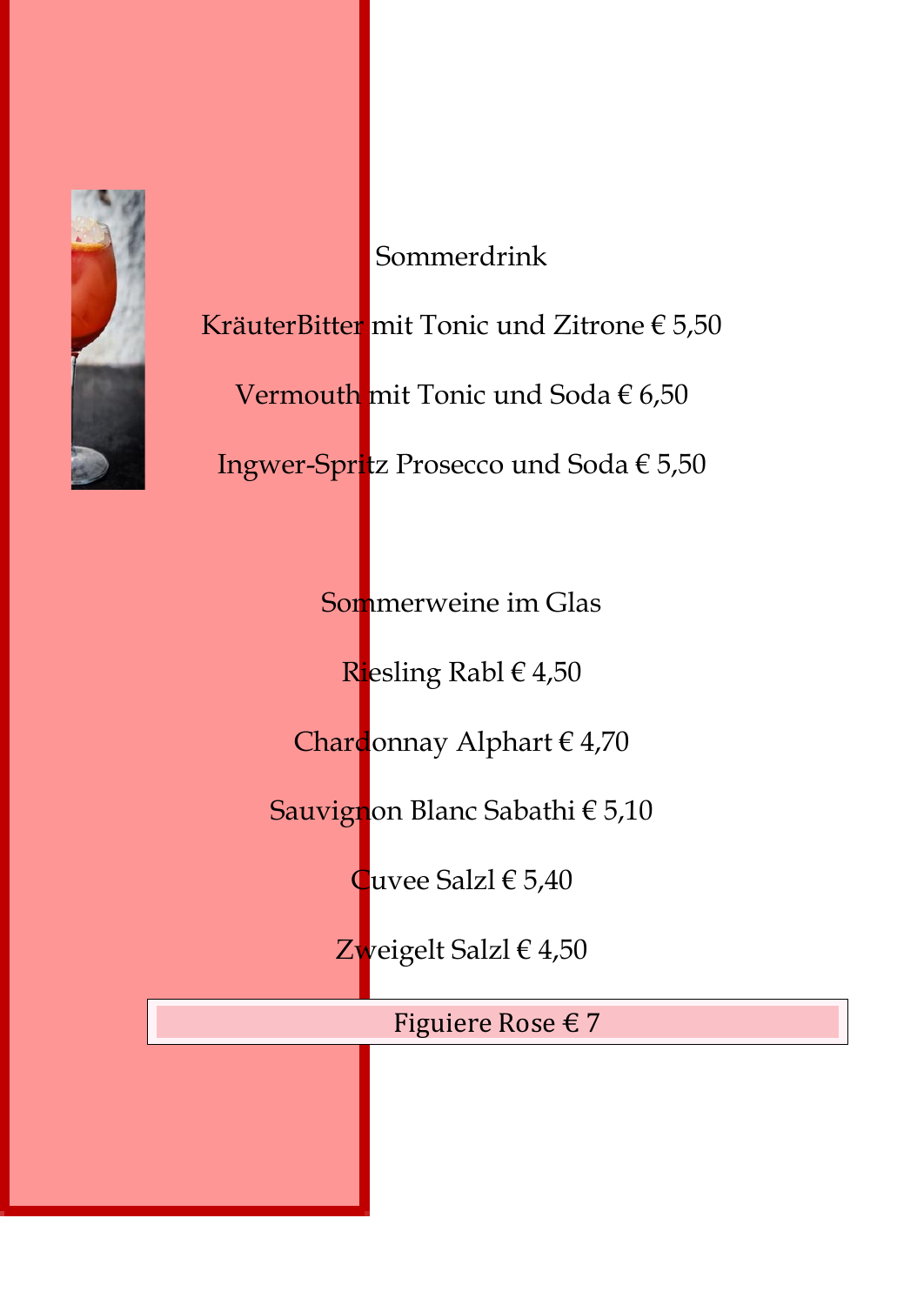# **Vorspeisen / Starters**

#### Beef Tartare mit Salatbouquett, Brot und Butter € 13,50

Beef tartare served with small salad, bread and butter Tartare de boeuf avec petit salade, pain et beurre Tartare di manzo con piccola insalata, pane e burro

#### Mini Tomaten Mozzarella di bufala, Pinienkerne, Basilikum € 7,20

Mini tomato mozzarella di bufala, pine nuts, basil Mini pomodoro mozzarella di bufala, pinoli, basilico Mini tomate mozzarella di bufala, pignons de pin, basilic Mini Beef Tartrate mit Salatbouquet, Brot und Butter

#### Hirschbeef auf Bauern Bruschetta € 13,50

Venison beef on farmer's bruschetta Carne di cervo su bruschetta del contadino Bœuf de chevreuil sur bruschetta fermière

# **Suppen / Soups**

#### Klare Rinderkraftbrühe mit Kräuterfrittaten € 4,50

Clear beef broth with sliced pancake Consommé de boeuf avec crêpe en tranches Brodo di manzo con tagliolini di crespelle

#### Fischsuppe mit Tiroler Fischen  $\epsilon$  6,50

Fish soup with Tyrolean fish Zuppa di pesce con pesce tirolese Soupe de poisson au poisson tyrolien

#### Klare Rinderkraftbrühe mit Leberknödel € 5,20

Clear beef broth with liver dumpling and vegetable stripes Consommé de boeuf avec boulette de foie et laniéres de légumes Brodo di manzo con gnocco di fegato e strisce di verdure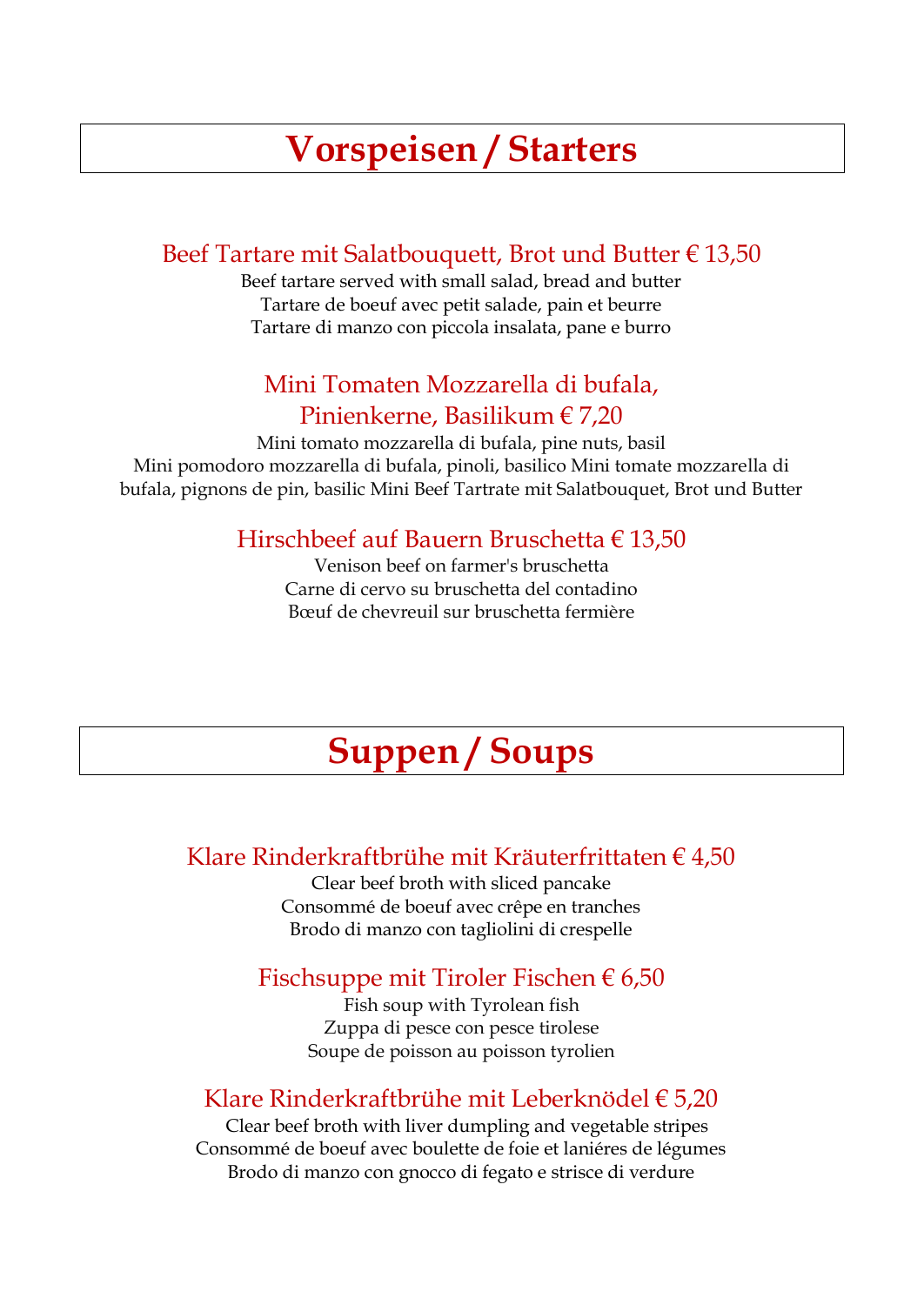# **Hauptspeisen / Main courses**



# Käsespätzle mit Röstzwiebeln € 11,50

Cheese spaetzle with roasted onions and green salad Spaetzle au fromage avec oignon frit et salade verte Spaetzle al formaggio con cipolle fritte e insalata verde



#### Spinat-, Käsepress- und rote Rübenknödel mit brauner Butter und Parmesan

Spinach-, cheese- and beetroot dumpling with brown butter and parmesan cheese Boulette d´épinards, fromage et betterave rouge avec beurre noisette et parmesan Canederlo di spinaci, al formaggio e d´barbabietola rossa con burro marrone eparmigiano

# Tiroler Gröstl mit Spiegelei € 11,90

Tyrolean Groestl with pan fried egg and cabbage salad Gröstl tyrolien avec oeuf frit et salade de chou Gröstl tirolese con uovo fritto e insalata di cavolo

#### Fettuccine mit gegrillten Garnelen und Cocktailtomaten € 15,50

Fettuccine noodles with grilled king prawns and small tomatoes Fettuccine nouilles avec crevettes grillées et tomates cerises Fettuccine con gamberi alla griglia e pomodorini

# Geröstete Schweineleber mit Reis, gegrillter Apfelscheibe und Preiselbeeren € 12,90

Roasted pork liver with rice, grilled slice of apple and cranberries Foie de porc rôti avec riz, pomme grillée et canneberges Fegato di maiale arrosto con riso, mela grigliata e mirtilli

#### Zwiebelrostbraten mit Rösti und Speckbohnen € 19,90

Roast beef with onions served with hash browns and green beans with bacon Entrecôte aux oignons avec pommes de terre rissolées et haricots verts avec lard Arrosto di manzo con cipolle con patate bollite e fagiolini con lardo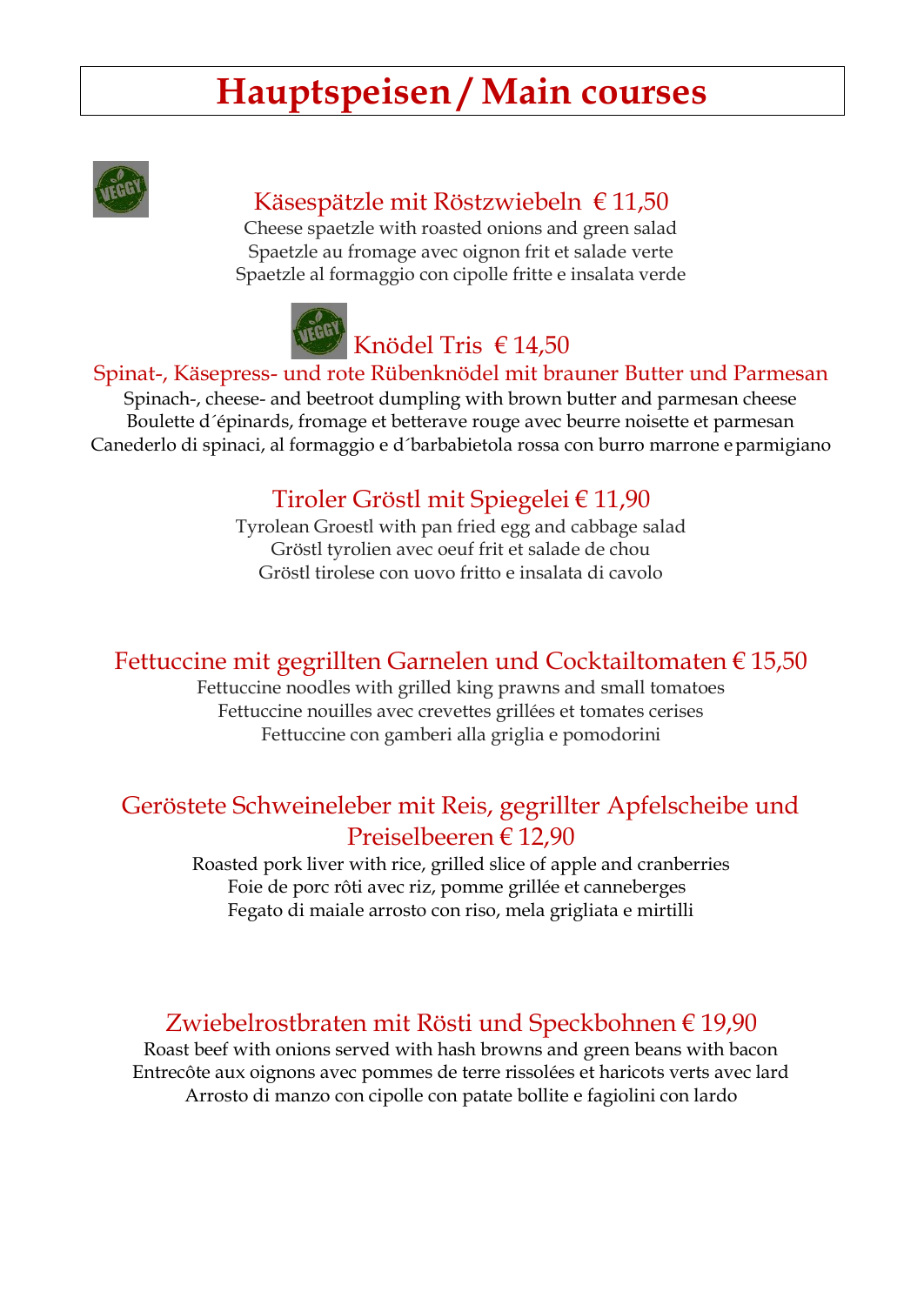# Saibling aus Alpbach  $K$ artoffel  $\in$  19

Char from Alpbachb Potato  $\epsilon$ 19 Char da Alpbach Patata  $\epsilon$  19 Omble chevalier d'Alpbach Pomme de terre 19  $\in$ 

#### Wiener Schnitzel vom Schwein mit Pommes Frites und Preiselbeeren € 14,50

Pork cutlet vienna style with french fries and cranberries Escalpe de porc á la viennoise avec frites et airelles rouge Cotoletta di maiale alla viennese con patatine fritte e mirtilli rossi

#### Rosa gebratenes Schweinefilet mit Risotto und glasierten Karotten € 17,90

Pork tenderloin with risotto and glazed carrots Filet de porc avec risotto et carottes glacées Filleto di maiale con risotto e carote glassate

# Wienerschnitzel vom Milchkalb mit Petersilienkartoffeln € 22,50

Viennese schnitzel from milk calf with parsley potatoes Cotoletta viennese di vitello da latte con patate Escalope viennoise de veau de lait avec pommes

# Jakober Burger € 16,20

#### Rindfleisch, pikante Grillsauce, Tomate, Gurke, Bacon, Cheddar, Pommes

Beef, spicy grill sauce, tomatoes, cucumber, bacon, cheddar, french fries Boeuf, sauce grillée, tomate, bacon, cheddar, conchombre, frites Manzo, salsa alla griglia, pomodori, cetriolo, bacon, cheddar, patatine fritte

#### Saibling aus Alpbach Kartoffel € 19

Char from AlpbachbPotato €19 Char da Alpbach Patata € 19 Omble chevalier d'Alpbach Pomme de terre 19 €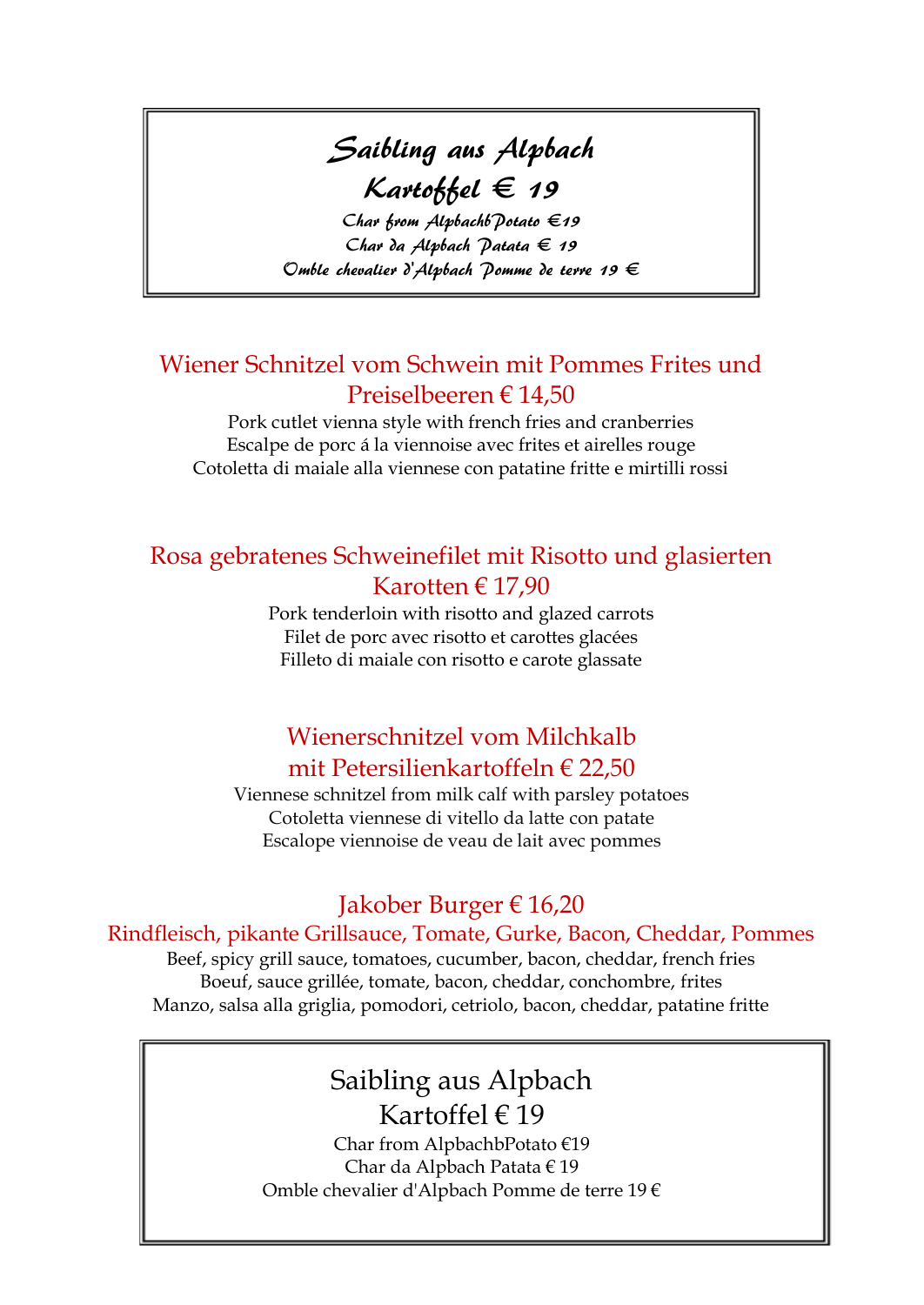# **Salate / Salads**



Kleiner gemischter Salatteller € 5,20

Small mixed salad Petit salade mixte Piccola insalata mista

# Caesar Salat mit Maishendlbrust € 13,90

Caesar salad with corn-fed chicken breast Insalata Caesar con petto di pollo nutrito con mais Salade césar au blanc de poulet nourri au maïs



# Salatteller mit gebackenem Tempurateig-Gemüse € 12,50

Mixed salad with baked tempura-dough-vegetables Salade mixte avec legumes cuite avec pâte tempura Insalata mista con impasto tempura verdure al forno

# Salatteller mit Garnelen € 15,50

Mixed salad with grilled king prawns and orange-mango-chutney Salade mixte avec crevettes grillées et orange-mangue-chutney Insalata mista con gamberi alla griglia e arancia-mango-chutney



# Salatteller mit 2 Stk. Käsepressknödel € 11,50

Mixed salad with 2 cheese dumplings Salade mixte avec 2 boulettes de fromage Insalata mista con 2 canederli al formaggio



#### Pizzabrot Natur € 5,90

Pizza bread Pain de pizza Pane d´pizza naturale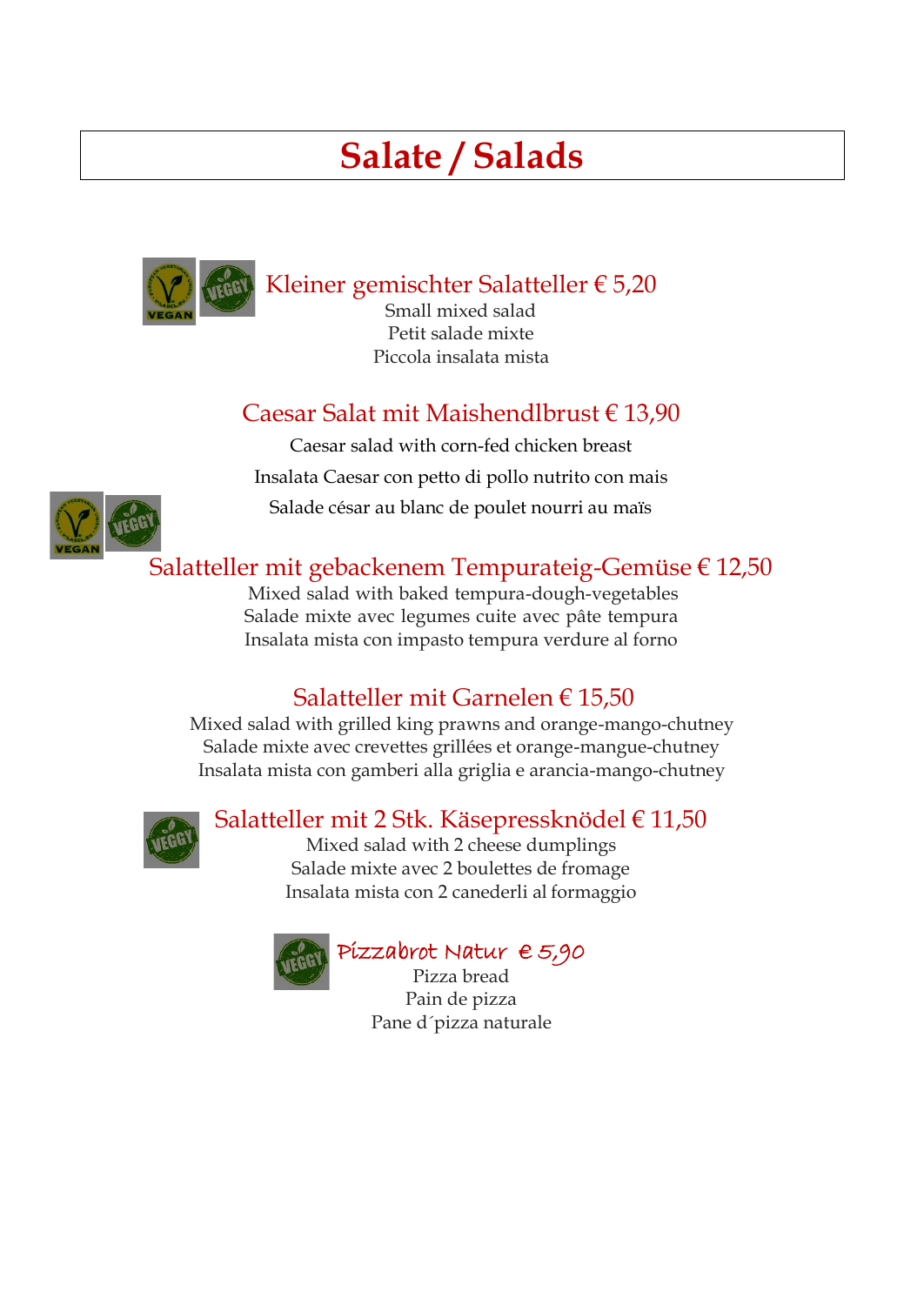# **Kindergerichte / Children´s dishes**

## Wiener Schnitzel vom Schwein mit Pommes € 8,20

Pork cutlet vienna style with french fries Escalpe de porc á la viennoise avec pommes frites Cotoletta di maiale alla viennese con patate fritte

#### Fettuccine Bolognese € 6,20

Pasta with bolognese sauce Pâtes avec sauce bolognese Pasta bolognese



# Pommes Frites € 4,50

French fries Frites Patatine fritte